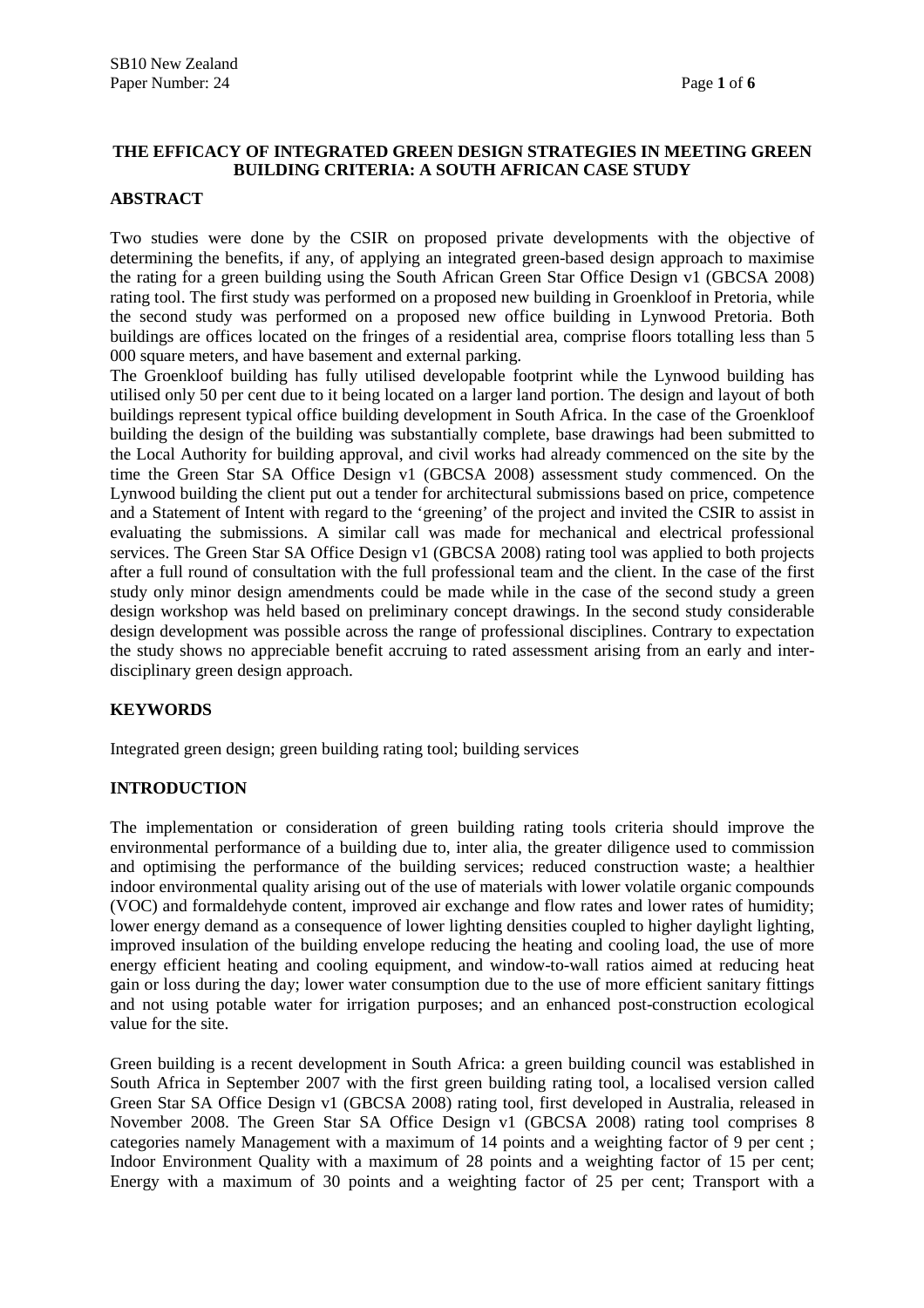maximum of 14 points and a weighting factor of 9 per cent; Water with a maximum of 15 points and a weighting factor of 14 per cent; Materials with a maximum of 22 points and a weighting factor of 13 per cent; Land Use and Ecology with a maximum of 9 points and a weighting factor of 7 per cent; Emissions with a maximum of 17 points and a weighting factor of 8 per cent; and Innovation with a maximum of 5 points and is un-weighted (see Table 1 below).

| Category                          | <b>Total Points Available</b> | Weighting (%) |
|-----------------------------------|-------------------------------|---------------|
| Management                        | 14                            |               |
| <b>Indoor Environment Quality</b> | 28                            | 15            |
| Energy                            | 30                            | 25            |
| Transport                         | 14                            |               |
| Water                             | 15                            | 14            |
| Materials                         | 22                            | 13            |
| Land Use and Ecology              | Q                             |               |
| Emissions                         | ┑                             | 8             |
| Innovation                        |                               |               |

**Table 1: Green Star SA Office Design v1** 

Two studies were undertaken: the first study was performed on a proposed new building in Groenkloof in Pretoria, while the second study was performed on a proposed new office building in Lynwood Pretoria. The two sites are approximately 20 kilometres apart. Both buildings are offices located on the fringes of a residential area, comprise more than one floor totalling less than 5 000 square meters, and have basement and grade parking. The Groenkloof building has fully utilised the coverage footprint of the site while the Lynwood building has utilised only 50 per cent due to it being located on a larger land portion. The design and layout of both buildings represent typical office building development in South Africa. In the case of the Groenkloof building the design of the building was substantially complete, base drawings had been submitted to the Local Authority for building approval, and civil works had already commenced on the site by the time the study commenced. On the Lynwood building the client put out a tender for architectural submissions based on price, competence and a Statement of Intent regard to the 'greening' of the project and invited the CSIR to assist in evaluating the submissions. A similar call was made for mechanical and electrical professional services. The Green Star Office Design v1 (GBCSA 2008) rating tool was applied to both projects after a full round of consultation with the full professional team and the client. In the case of the first study only minor design amendments could be made while in the case of the second study a green design workshop was held with the full professional team based on concept drawings. In the second study considerable design development was possible across the range of professional disciplines.

The goal of this research was to evaluate the intrinsic value of adopting an integrated green-based design approach to improve the weighted score of a green building using the Green Star SA Office Design v1 (GBCSA 2008) rating tool. Green-based design in the context of this study means designing "the human habitat with a sensitivity to ecological principles" (Wines 2008a:14); "a more socially responsible and environmentally integrated approach" (Wines 2008b:14); design that mirrors "nature's deep interconnections in our own epistemology of design" (Van der Ryn and Cowan 1996a:x); "any form of design that minimises environmentally destructive impacts by integrating itself with living processes" (Van der Ryn and Cowan 1996b:x); an architecture that basically comes "down to three purposes – first, to advance the purely selfish motive of survival by a cooperation with nature; second, to build shelter in concert with ecological principles as part of this objective; and third, to address deeper philosophical conflicts surrounding the issue of whether we really deserve the luxury of this existence, given our appalling track record of environmental abuse" (Wines 2008c:20); and "making thoughtful design choices and using ecological materials in ways that create quality, long-lasting environments with minimum damage to the planet" (Hall 1996:14).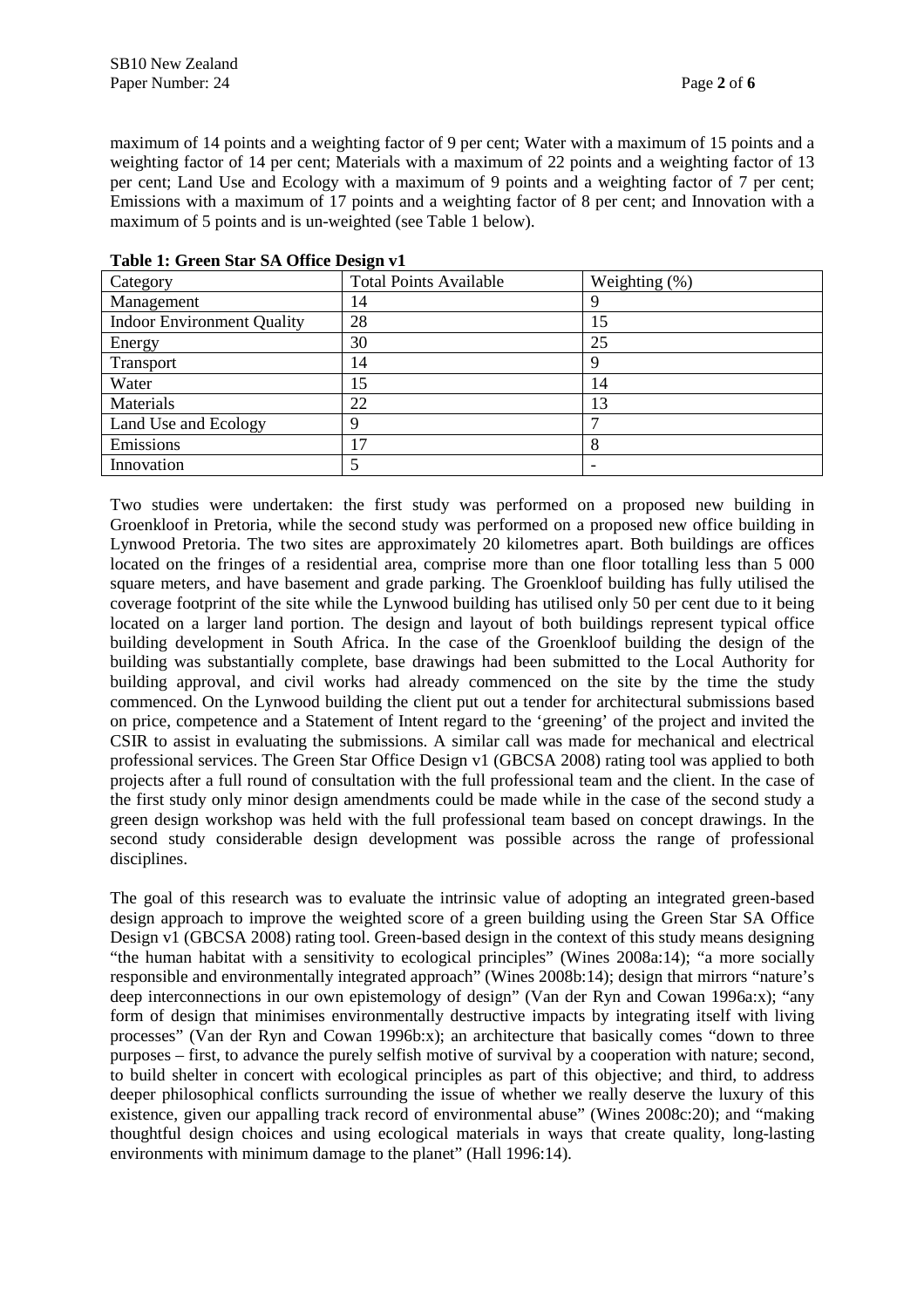## **MATERIALS AND METHODS**

Study 1. The Groenkloof project is located on land that was previously used as a large residential premise with a substantial garden. The house and the garden (largely consisting of alien vegetation) were demolished and all the materials removed. The top soil of the land portion had also been carted away. The site is well served by public transport and other social amenities. The project comprises two below ground basement parking levels totalling 168 bays; three 1 640 square meter floors; 52 parking bays at ground floor; and external site landscaping. The building is divided into two office blocks of 684 square meters each joined to a central service core of 272 square meters. The width of a wing is 18 meters. The north facade is orientated 20 degrees west of north, with the longest facade of the office floor facing north and south and the shortest facade facing east and west. The south and north facades are treated similarly architecturally as a punctured wall with horizontal screens to the fenestration: the fenestration on the east and west facades has been restricted to a minimum with the exception of the entrance on the east that is treated as a three storey glazed element. The walls of the building are 330 millimetres wide consisting of two clay masonry skins and an internal cavity: this has been done to allow the outer skin to go past the face of the 230 millimetre reinforced concrete columns. The roof comprises of an insulated light roof finish on steel trusses. The external finish is plaster and paint to the north and south facades and facebrick to the east and west facades while the central service core is tiled.

No design interventions were proposed as the plans had already been submitted to the local municipality for building approval and construction had commenced on site. Recommendations were however made with regard to the landscaping particularly to make use of xeriscape gardening in order to eliminate the need for irrigation with potable water.

Study 2. The Lynwood project is located on a vacant and previously un-developed portion of land. The ecological value of the site is low due to the predominance of alien vegetation, especially large gum trees. The site is poorly served by public transport and is relatively isolated from social amenities. The project comprises of below ground basement parking of 110 car bays and 20 bicycle bays; a 2 000 square meter ground floor comprising boardrooms, IT services, a staff kitchen and dining facility, a library, and visitor facilities; a 2 000 square meter first floor predominantly arranged into cellular offices with centrally-located open plan offices; and a second floor entertainment area at roof level. The remainder of the site comprises parking at grade for 50 vehicles and landscaping. The building is divided into three wings joined by a central connector. The typical width of a wing is 18 meters including a 1,200 meter deep vertical sunscreen on each façade to screen the 2,100 meter high fully glazed walls. The wings are orientated at 45 degrees off north to optimise sunlight and external views to each façade and particular design effort has gone into the design of the screen to reduce direct sunlight and heat into the office spaces while ensuring maximum view out. The centrally located open plan offices are afforded natural daylight through rooflights. The roof is designed as an extensive green roof consisting of indigenous grasses in a shallow media depth requiring minimal maintenance on a reinforced concrete slab.

Design interventions that were implemented early in the concept stage were the over-excavating of the basement to facilitate natural lighting and ventilation; the formation of landscaped berms with the excavated material to act as noise attenuators on the boundary abutting a local service road; the use of natural ventilation to the central connector; the use of solar-heated water to heat the central connector and to supply the hot water requirements of the complex; maximising the southern façade of the connector to bring in cool air at ground level and which is exhausted through the roof lights; orientating and shaping the rooflights to reduce direct sun into the central open plan office area and optimising the solar-water heater installation; and using the roof lights in conjunction with below-floor displacement ventilation and a building management system to exhaust hot and stale air.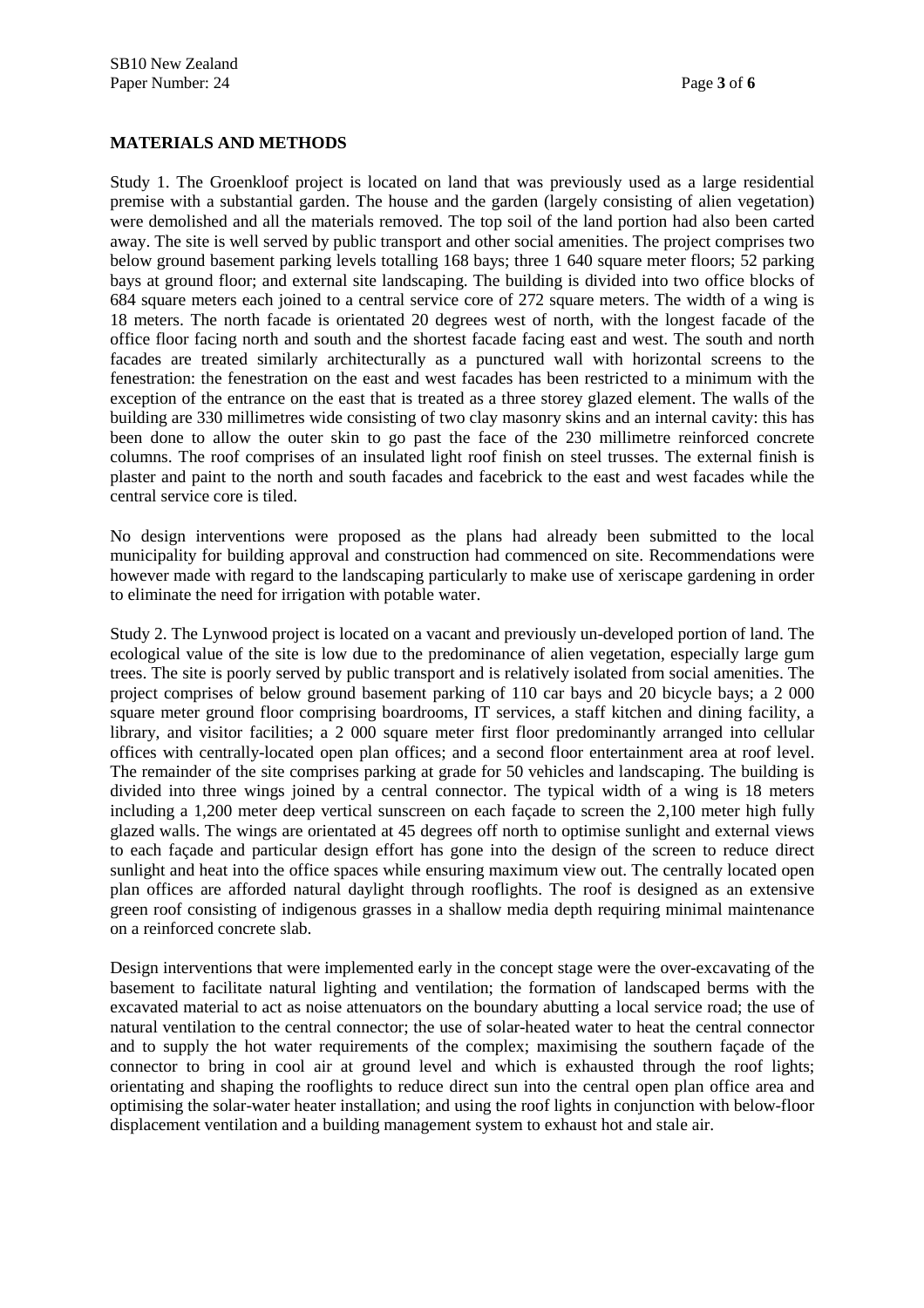# **RESULTS AND DISCUSSION**

Study 1. Applying the Green Star SA Office Design v1 (GBCSA 2008) rating tool resulted in a weighted score of 50 points: the project scored well in Management (64.2 per cent); Indoor Environment Quality (70.3 per cent); Transport (71.4 per cent due to its favourable location); and Materials (64.7 per cent largely due to the use of recycled rebar steel); while scoring poorly in Energy (36.6 per cent); Water (42.8 per cent due to the use of potable water for irrigation purposes); Land Use and Ecology (14.2 per cent due to the restricted landscaping); and Emissions (29.4 per cent).

Study 2. Applying the same rating tool resulted in a weighted score of 55 points: the project scored well in Management (71.4 per cent); Indoor Environment Quality (59.2 per cent); Water (78.5 per cent); Materials (58.8 per cent); and Land Use and Ecology (80 per cent due to the use of xeriscape gardening and the removal of alien vegetation); while scoring poorly in Energy (36.6 per cent); Transport (35.7 per cent due largely to its predominantly residential location); and Emissions (43.7 per cent).

| Category           | Study $1$ $(\%)$ | Study $2$ $(\%)$ |
|--------------------|------------------|------------------|
| Management         | 64.2             | 71.4             |
| <b>IEQ</b>         | 70.3             | 59.2             |
| Energy             | 36.6             | 36.6             |
| <b>Transport</b>   | 71.4             | 35.7             |
| Water              | 42.8             | 78.5             |
| Materials          | 64.7             | 58.8             |
| Land Use & Ecology | 14.2             | 80.0             |
| Emissions          | 29.4             | 43.7             |
| Innovation         | $\boldsymbol{0}$ | $\boldsymbol{0}$ |

#### **Table 2: Comparative Analysis**

The difference between the two projects is more a consequence of the weighting factor value rather than the actual number of points achieved. Both projects scored relatively well in Management; Indoor Environment Quality; and Materials and both scored relatively poorly in Energy and Emissions. Study 1 performed better in Transport due to its more favourable location while Study 2 performed better in Water and Land Use and Ecology.

However, with regard to the goal of the research, the difference in score between Study 1 and Study 2 had more to do with location, land use and ecological restoration than the design of the building. This result runs counter to what was expected and thus further investigation was required to determine why this outcome was produced. Each category was carefully analysed to assess whether or not design intent could materially affect the points scored. In the category of Management only one sub-section may materially be influenced by design, namely air tightness. With careful design detailing the leakage rate could be restricted to less than 15m3/hr/m2 at a relative pressure of 50Pa. However, the value of this sub-section is one point and it is very difficult currently to assess accurately in South Africa. In the category of Indoor Environment Quality the sub-sections of daylight glare (one point), external views (two points), and daylight factor (three points) may be directly influenced by 'green' design. In the category of Energy only the sub-section on total energy use (maximum of twenty points) can be directly influenced by 'green' design and then only with regard to reducing energy demand. In South Africa this is limited to passive design strategies as the use of renewable energy technologies to substitute energy from the grid is not economically viable due mostly to the extraordinary low cost of electricity and the high cost of renewable energy installations. In both studies energy modelling will be undertaken to determine with greater accuracy the likely energy performance of the two buildings having regard for the demand-side interventions introduced. Unfortunately the modelling will not be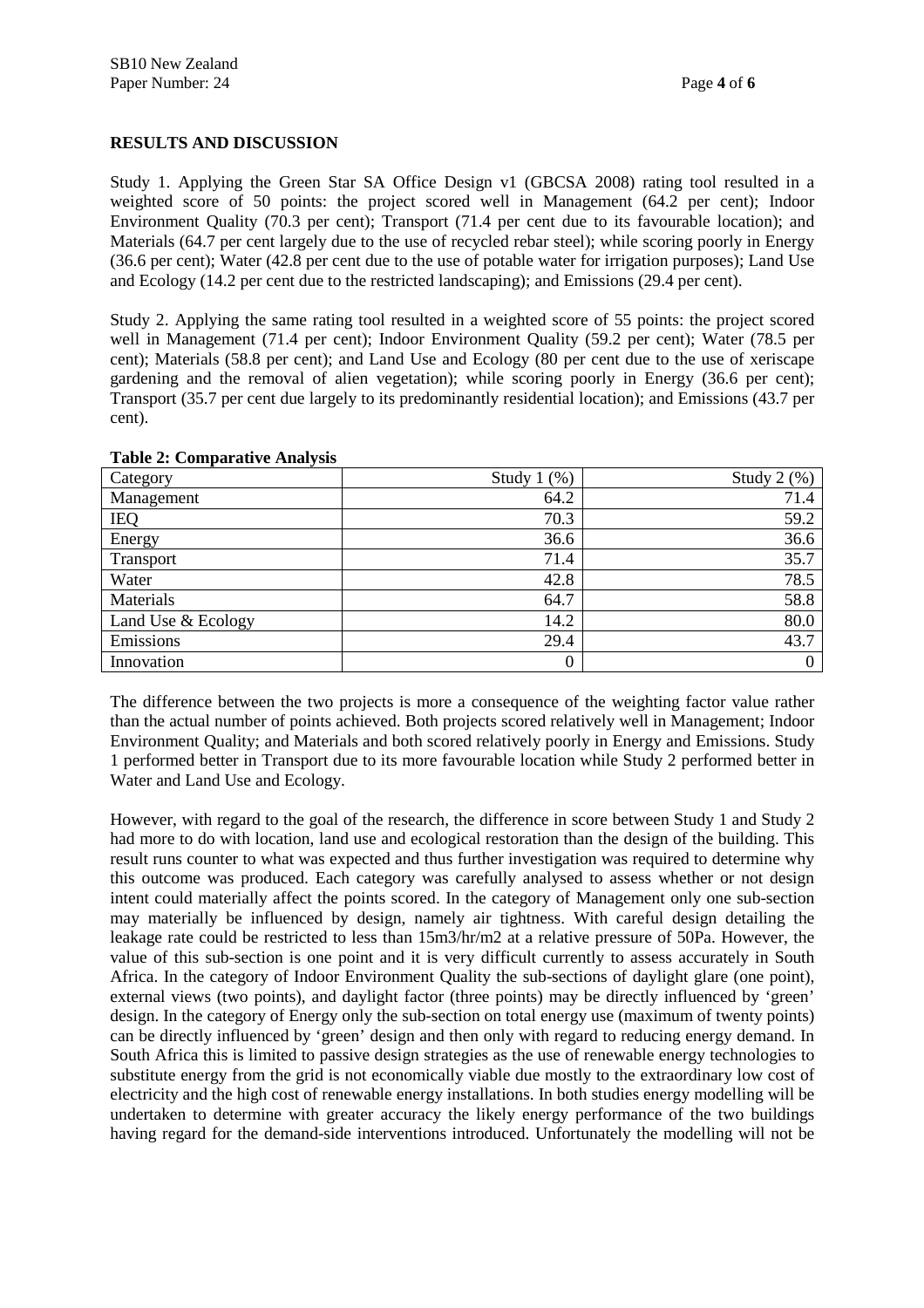completed in time for this paper<sup>1</sup>. In the category of Transport none of the sub-sections can be directly influenced by 'green' design. In the category of Water the sub-sections on reducing potable water consumption (five points) may be partially influenced by 'green' design as the calculator is predominantly based on the flow rates of the sanitary fittings. The sub-section on potable water use for irrigation purposes (three points) has more to do with the landscaping design than the design of the building although rain water harvesting can be a design feature in this sub-section. In the category of Materials the sub-section for the reuse of an existing building may be applicable in some cases (two points), the use of reused products and/or materials may be applicable (one point), the selection of locally sourced materials may be applicable (two points), the reduction of the absolute quantity of Portland cement may be applicable (three points), designing for disassembly is directly applicable (one point); and the reduction in the mass of materials used may be applicable (one point). In the category of Land Use and Ecology only the sub-section for the improvement of ecological value may be applicable if extensive green roofs are used with indigenous grasses and then only to a limited number of the maximum number of points available (four points). In the category of Emissions only the subsection for façade lighting applies (one point). The category of Innovation holds the greatest potential although the requirements for qualification are so strict that achieving the five points is highly unlikely in the kind of property developments forming the basis of this study.

From the above it may be concluded that the rating tool is predominantly driving designer's attitudes to building performance improvement through the building equipment and services, rather than through 'green' design. This conclusion is supported by the rankings established by the weighting factor: the highest weighting factor, 25 per cent, is allocated to Energy, with only two out of the five sub-categories possibly addressing green building design. The second highest weighting factor, 15 per cent, is allocated to Indoor Environment Quality with three out of the seventeen sub-categories possibly addressing green building design. The third highest weighting factor, 14 per cent), is allocated to Water all of which address equipment and services. The fourth highest weighting factor, 13 per cent, is allocated to Materials with eight out of eleven sub-categories addressing procurement choices. The fifth highest weighting factor, 9 per cent, is shared between Management – with possibly only one of the eight sub-categories addressing green building design – and Transport, where none of the sub-categories address green building design. The sixth highest weighting factor, 8 per cent, is allocated to Emissions with possibly two out of the nine sub-categories addressing green building design. The seventh highest weighting factor, 7 per cent, is allocated to Land Use and Ecology, with only one sub-category possibly addressing green building design.

It may be that integrated green design strategies rather than attention to weighting factors become more prominent in buildings aiming to achieve higher rating scores: however for buildings aiming for four stars the evidence from this comparative study suggests that integrated green design plays a lesser role than maximising mechanical services in the determination of the 'greenness' of the building largely due to the relative importance of the weighting factors as contained in the Green Star SA Office Design v1 (GBCSA 2008) rating tool and the current pricing and payback periods for energy efficiency and renewable energy options at this time in South Africa. In addition, a single study of this nature cannot be regarded as conclusive and, due to the unexpected findings of these two studies, further studies will be undertaken on the additional four green buildings that the CSIR is engaged with to determine whether 'green' design can be used to minimise mechanical services and what influence such a design approach would have on the overall score.

# **REFERENCES**

GBCSA. 2008. Website of the Green Building Council of South Africa, http://www.gbcsa.org/ accessed in October 2009. Hall, K. 1996:14. *The Green Building Bible, Volume 1*, Green Building Press, Llandysul. Van der Ryn, S., and Cowan, S. 1996a:x. *Ecological Design*, Island Press, Washington, D.C.

<sup>&</sup>lt;sup>1</sup> The results will however be completed in time to be included in the presentation of this paper at the conference.